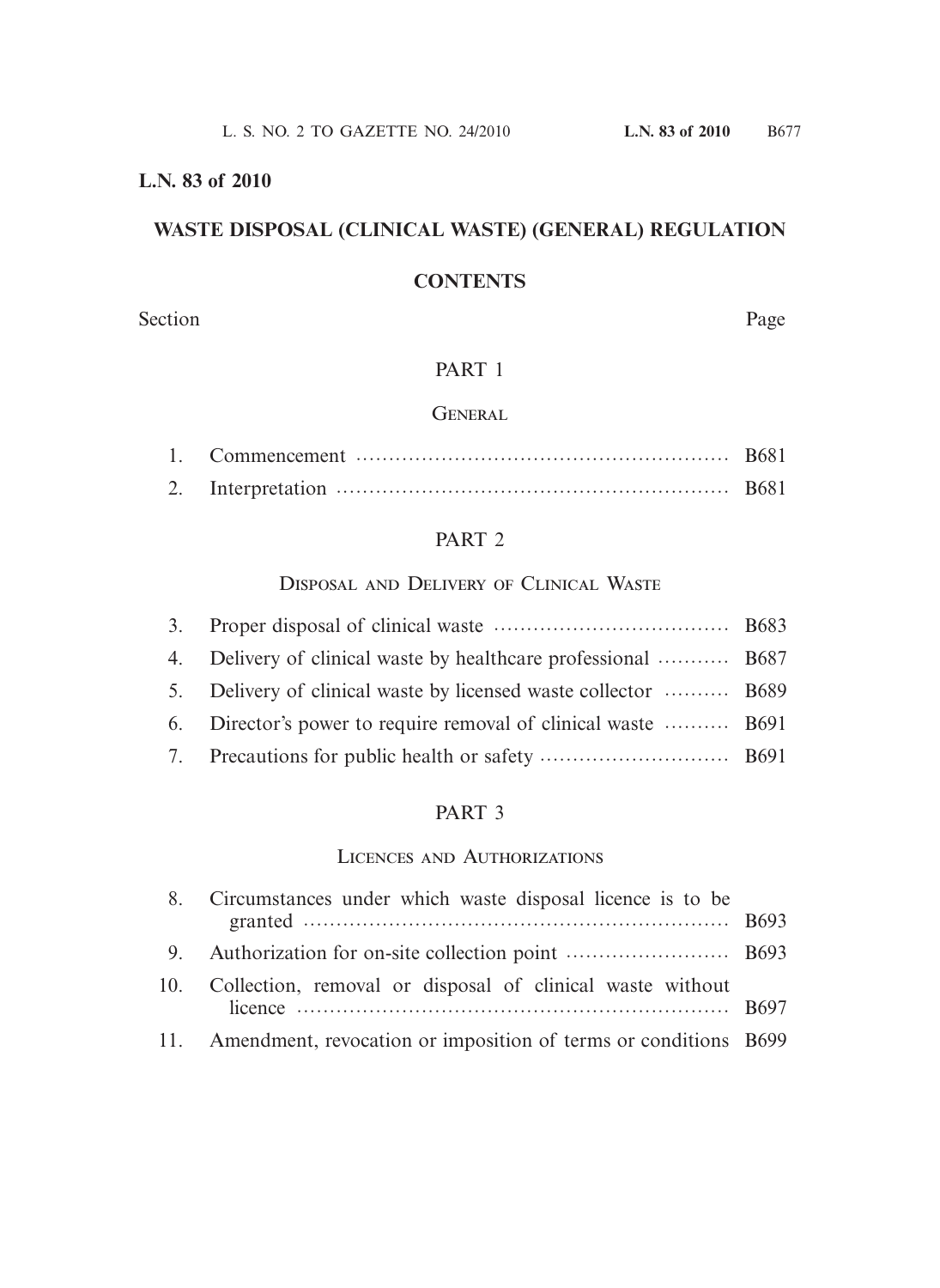### PART 4

### Miscellaneous

| 12. |                                                                         |  |
|-----|-------------------------------------------------------------------------|--|
| 13. |                                                                         |  |
| 14. | Offences in relation to incorrect or misleading information  B703       |  |
| 15. |                                                                         |  |
|     | 16. Terms and conditions of licences and authorization not              |  |
|     | Schedule Provisions relating to label on clinical waste container  B705 |  |
|     |                                                                         |  |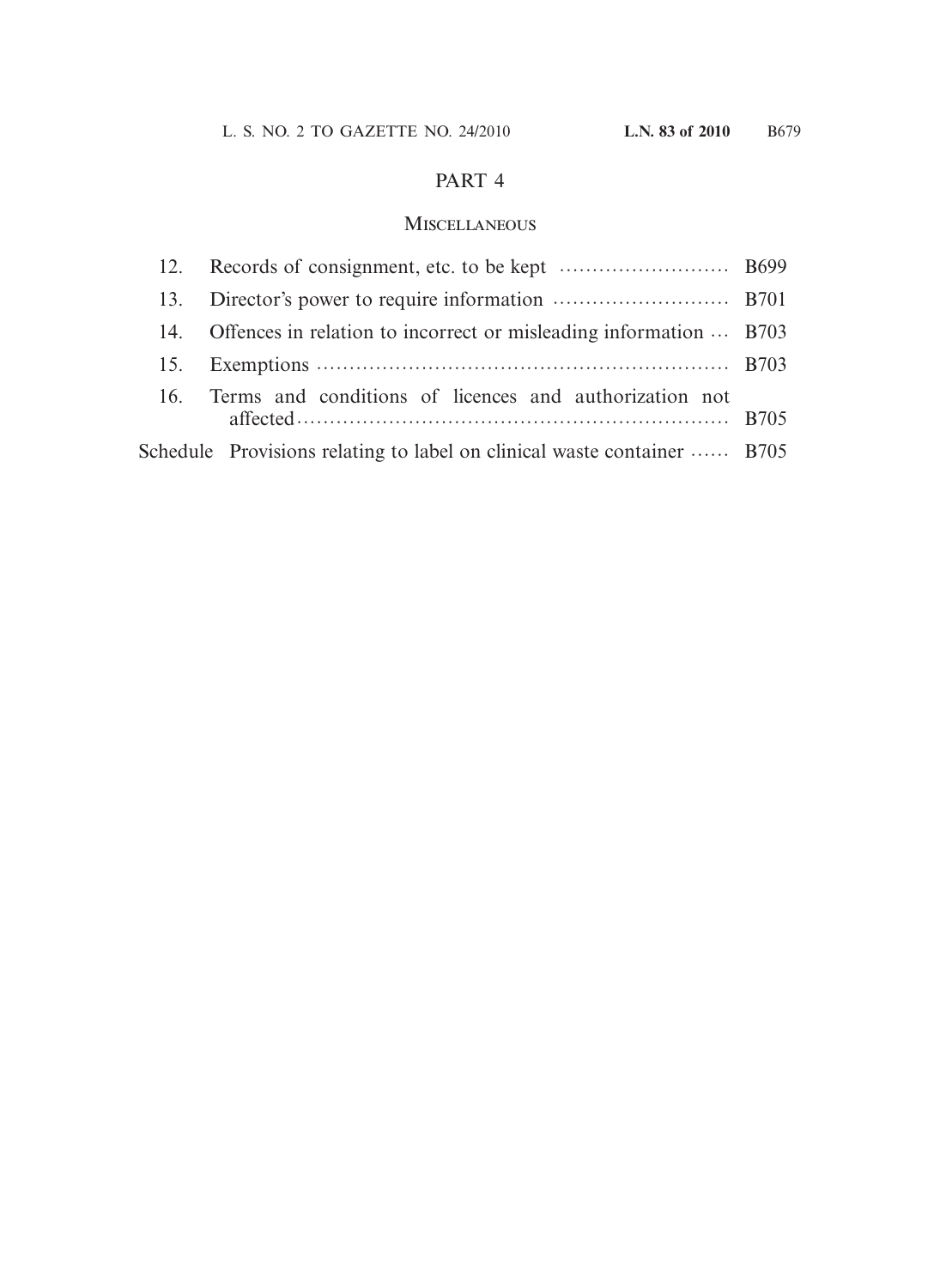#### **WASTE DISPOSAL (CLINICAL WASTE) (GENERAL) REGULATION**

(Made by the Chief Executive in Council under section 33 of the Waste Disposal Ordinance (Cap. 354) after consultation with the Advisory Council on the Environment)

### PART 1

#### **GENERAL**

#### **1. Commencement**

 (1) This Regulation (except section 8) comes into operation on the day appointed for the commencement of sections 5, 6 and 20 of the Waste Disposal (Amendment) Ordinance 2006 (6 of 2006) or, if different days are appointed, the latest of those days.

 (2) Section 8 comes into operation on the day appointed for the commencement of sections 14 and 20 of the Waste Disposal (Amendment) Ordinance 2006 (6 of 2006) or, if different days are appointed, the latest of those days.

#### **2. Interpretation**

In this Regulation—

"authorized waste collector" (獲授權廢物收集者) means a person who is authorized under section 10(1) to collect or remove clinical waste;

"collection point" (收集站) means—

- (*a*) any land or premises authorized to be used by a licensed waste collector or authorized waste collector for the receipt of clinical waste, under a waste collection licence or an authorization granted under section 10(1); or
- (*b*) any land or premises authorized to be used as an on-site collection point under section 9(1);

"healthcare professional" (醫護專業人士) means—

- (*a*) a registered dentist within the meaning of the Dentists Registration Ordinance (Cap. 156);
- (*b*) a registered medical practitioner within the meaning of the Medical Registration Ordinance (Cap. 161);
- (*c*) a registered nurse or enrolled nurse within the meaning of the Nurses Registration Ordinance (Cap. 164);
- (*d*) a registered veterinary surgeon within the meaning of the Veterinary Surgeons Registration Ordinance (Cap. 529); or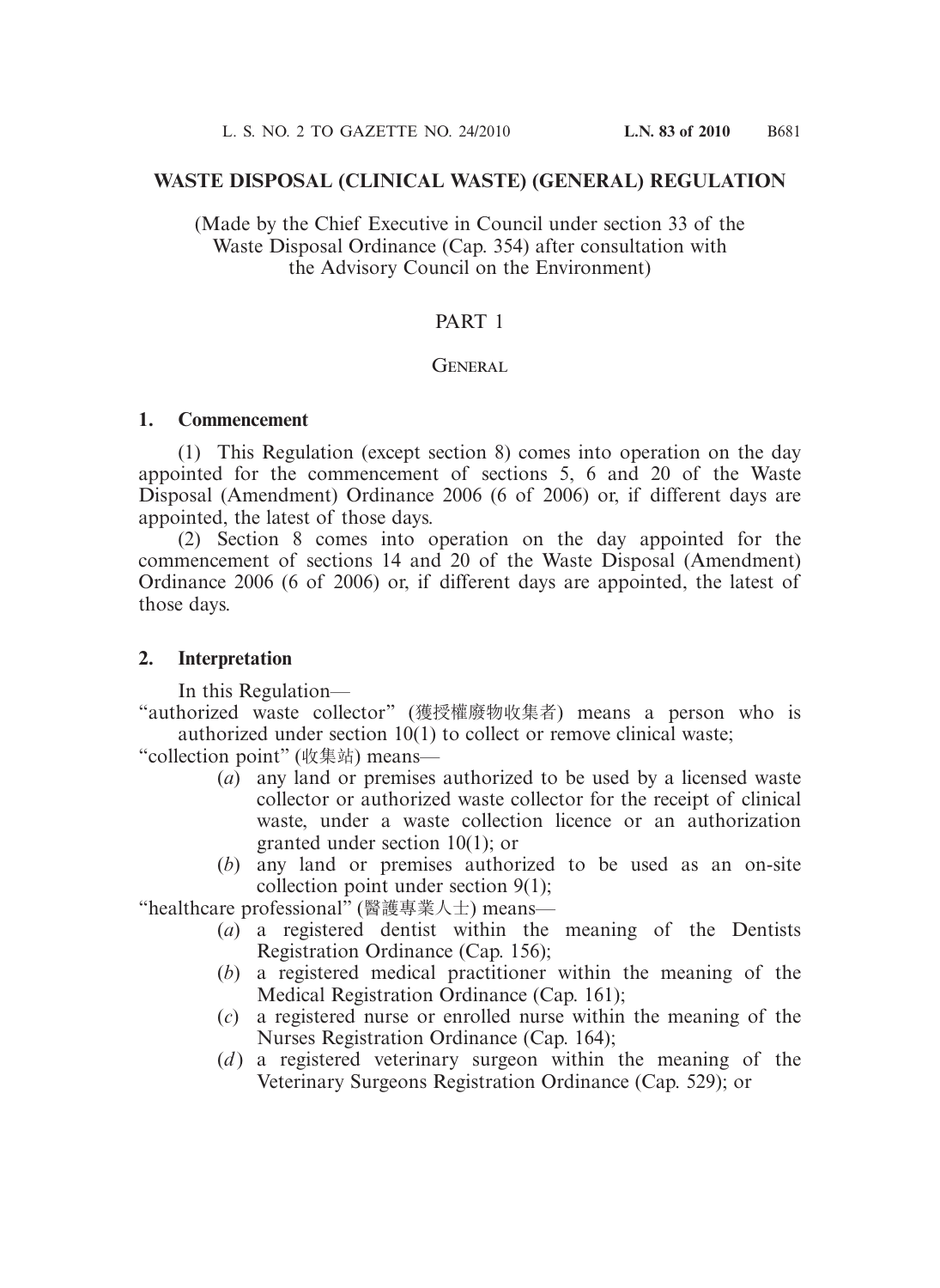- (*e*) a registered Chinese medicine practitioner or listed Chinese medicine practitioner within the meaning of the Chinese Medicine Ordinance (Cap. 549);
- "licensed waste collector" (持牌廢物收集者) means a person who is permitted under a waste collection licence to provide services for the collection or removal of clinical waste;

"off-site reception point" (場外接收站) means any land or premises—

- (*a*) that are not used for the purposes of any practice, establishment, research or laboratory practice referred to in the definition of "clinical waste" in section 2(1) of the Ordinance; and
- (*b*) that are authorized, under a waste disposal licence or an authorization granted under section 10(3), to be used for the disposal of clinical waste that is produced elsewhere;
- "reception point" (接收站) means any land or premises that are authorized, under a waste disposal licence or an authorization granted under section 10(3), to be used for the disposal of clinical waste;
- "sharps container" (利器容器) means a container for clinical waste that consists of any substance, matter or thing belonging to Group 1 (Used or contaminated sharps) in Schedule 8 to the Ordinance;
- "waste collection licence" (廢物收集牌照) means a licence granted under section 10 of the Ordinance in relation to clinical waste;
- "waste disposal licence" (廢物處置牌照) means a licence granted under section 16 of the Ordinance in relation to clinical waste.

### PART 2

### Disposal and Delivery of Clinical Waste

### **3. Proper disposal of clinical waste**

 (1) A person who produces or causes to be produced any clinical waste, or who has possession or custody of any clinical waste, must dispose of it in a proper manner or cause or arrange for it to be disposed of in a proper manner.

 (2) A person complies with subsection (1) in relation to clinical waste that the person produces or causes to be produced, or of which the person has possession or custody, at any land or premises only if—

(*a*) the person consigns the clinical waste to a licensed waste collector for delivery from the land or premises to a reception point;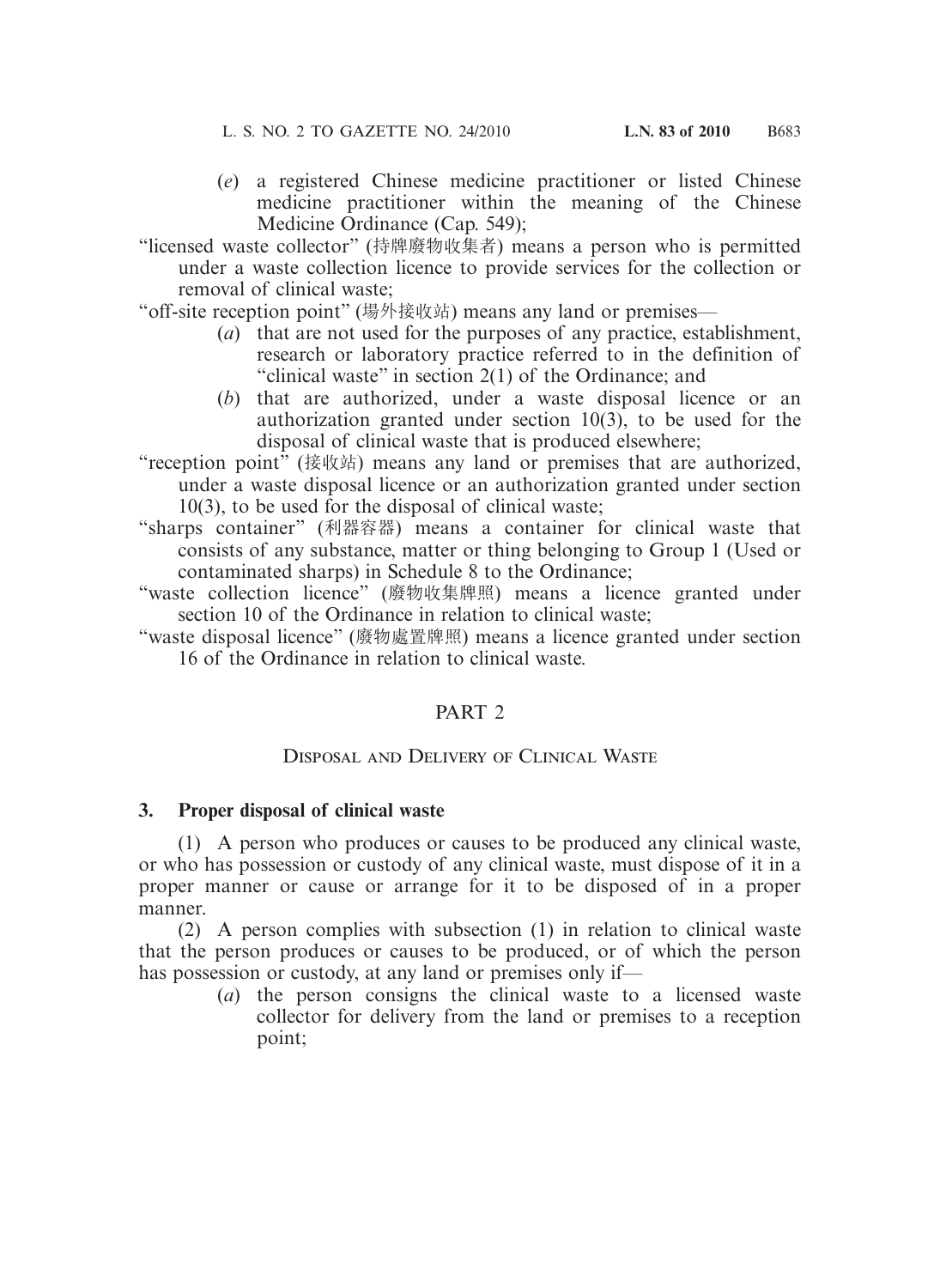- (*b*) the person, being a healthcare professional, delivers the clinical waste from the land or premises to a reception point or collection point;
- (*c*) a healthcare professional, acting in his or her capacity as an employee of the person, delivers the clinical waste from the land or premises to a reception point or collection point;
- (*d*) the person consigns the clinical waste to an authorized waste collector for removal from the land or premises;
- (*e*) the person consigns the clinical waste to the collection authority that provides services for the collection and removal of clinical waste under section 9A of the Ordinance, or to a public officer authorized to provide those services under section 23A of the Ordinance, for removal from the land or premises; or
- $(f)$  if a waste disposal licence is in force in respect of the land or premises and the clinical waste may be disposed of at the land or premises in accordance with the licence, the person—
	- (i) disposes of the clinical waste at the land or premises in accordance with the licence; or
	- (ii) causes or arranges for the clinical waste to be disposed of at the land or premises in accordance with the licence.
- (3) Subsection (1) does not apply to—
	- (*a*) a person who has possession or custody of any clinical waste in the person's capacity as—
		- (i) a licensed waste collector;
		- (ii) an authorized waste collector; or
		- (iii) the collection authority that provides services for the collection and removal of clinical waste under section 9A of the Ordinance, or a public officer authorized to provide those services under section 23A of the Ordinance;
	- (*b*) clinical waste at an off-site reception point; or
	- (*c*) clinical waste that is imported into, or is to be exported out of, Hong Kong under a permit issued under section 20A(3) or 20B(3) of the Ordinance.

 (4) A person charged with an offence under this section may rely on subsection (3) only if—

- (*a*) there is sufficient evidence to raise an issue that the person had possession or custody of the clinical waste in circumstances specified in subsection  $(3)(a)$  or the clinical waste fell within the description in subsection (3)(*b*) or (*c*); and
- (*b*) the contrary is not proved by the prosecution beyond reasonable doubt.

 (5) A person who contravenes subsection (1) commits an offence and is liable on conviction to a fine of \$200,000.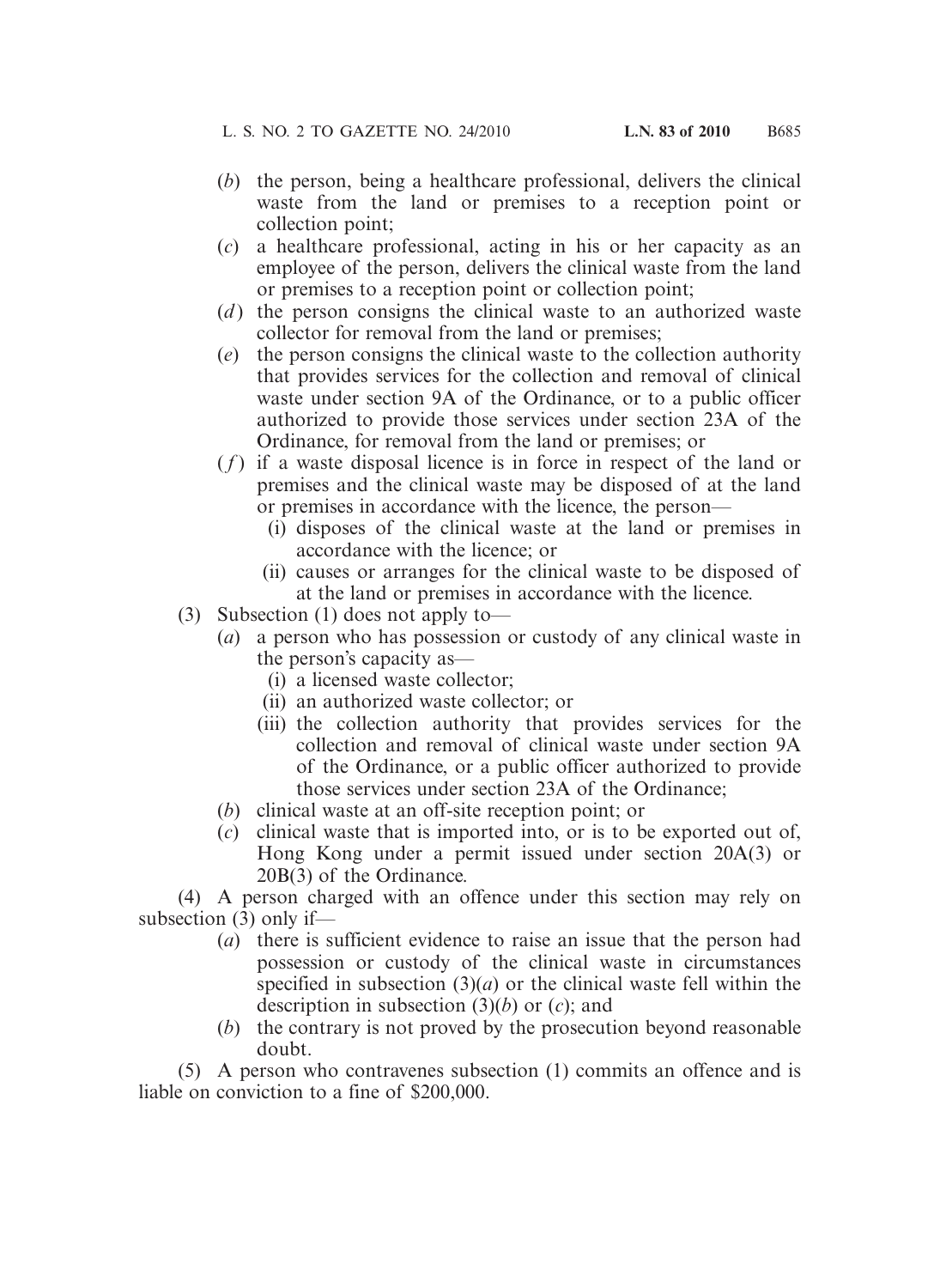#### **4. Delivery of clinical waste by healthcare professional**

 (1) A healthcare professional may deliver clinical waste to a reception point or collection point under section 3(2)(*b*) or (*c*) without a waste collection licence but any such delivery must comply with the requirements specified in subsection (2).

- (2) The requirements are—
	- (*a*) the clinical waste must not exceed 5 kg in weight on any one occasion;
	- (*b*) the clinical waste must not consist of any substance, matter or thing belonging to Group 4 (Infectious materials) in Schedule 8 to the Ordinance;
	- (*c*) the healthcare professional must not use, for the purpose of delivering the clinical waste, a means of transport other than a private car within the meaning of the Road Traffic Ordinance (Cap. 374);
	- (*d*) the clinical waste must be delivered directly to a reception point or collection point within 24 hours after the clinical waste begins to be so delivered;
	- (*e*) the clinical waste must not be left unattended while it is being delivered;
	- $(f)$  the clinical waste must be packed or stored—
		- (i) in the case of clinical waste consisting of any substance, matter or thing belonging to Group 1 (Used or contaminated sharps) in Schedule 8 to the Ordinance, in containers that are puncture-resistant, shatter-proof and leak-proof; and
		- (ii) in all other cases, in containers that are made of rigid material, impervious to moisture and leak-proof, and that will not rip, tear or burst under normal conditions of handling;
	- (*g*) the containers referred to in paragraph  $(f)$  must each bear on the outside of the container a label of the dimensions specified in Part 1 of the Schedule, which label must contain the symbol specified in Part 2 of the Schedule;
	- $(h)$  the containers referred to in paragraph  $(f)$  must each be properly and securely packaged, closed and sealed to prevent spillage or leakage;
	- (*i*) the healthcare professional must, in the course of delivering the clinical waste, carry—
		- (i) adequate and appropriate first aid equipment for use in the event the clinical waste causes injury to any person; and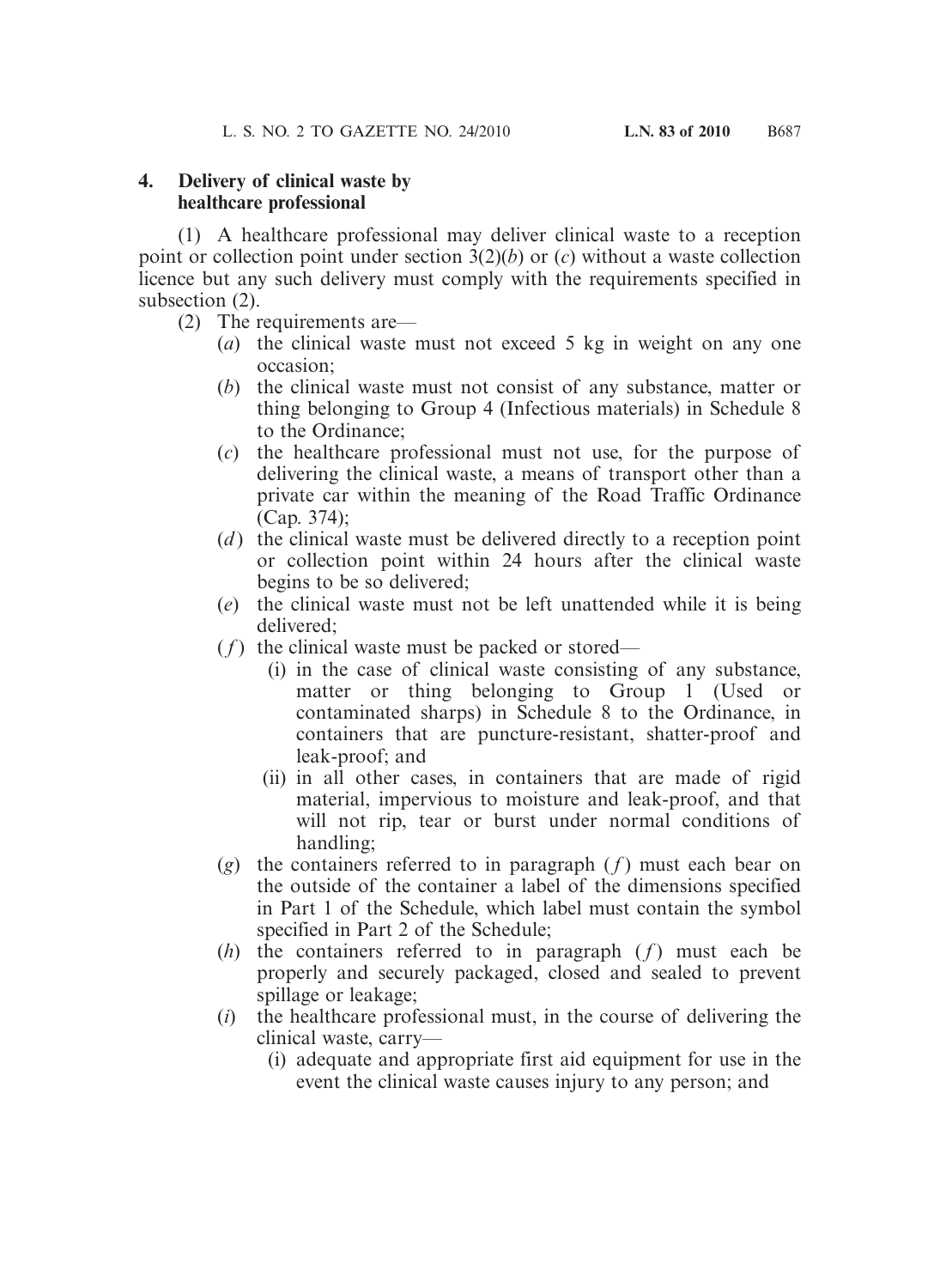- (ii) adequate and appropriate cleaning equipment for use in the event any clinical waste is spilled; and
- ( *j*) if any clinical waste is spilled while it is being delivered, the healthcare professional must remove the spilled clinical waste and clean the area of the spillage by using the equipment specified in paragraph (*i*)(ii).

 (3) If any requirement under subsection (2) is contravened in respect of a delivery, the healthcare professional commits an offence.

 (4) If any requirement under subsection (2) is contravened in respect of a delivery and the healthcare professional was acting in his or her capacity as an employee of another person, that other person also commits an offence.

 (5) A person who commits an offence under subsection (3) or (4) is liable on conviction to a fine at level 6.

 (6) It is a defence to a charge under subsection (4) for the person charged to prove that the person took all reasonable measures and exercised all due diligence to avoid the commission of the offence.

#### **5. Delivery of clinical waste by licensed waste collector**

 (1) Unless subsection (2) applies, a licensed waste collector who collects any clinical waste must, within 24 hours of collecting it, deliver the clinical waste to a reception point.

 (2) The Director may give a direction in writing to a licensed waste collector requiring the licensed waste collector to deliver any clinical waste collected by the licensed waste collector to the reception point, and within the period, specified in the direction; and the licensed waste collector must deliver the clinical waste to that reception point within that period.

 (3) A licensed waste collector who is unable to comply with subsection (1) or (2) must, as soon as reasonably practicable, inform the Director.

 (4) A person who contravenes subsection (1), (2) or (3) commits an offence and is liable on conviction to a fine at level 6 and to imprisonment for 6 months.

 (5) In any proceedings for an offence under subsection (4) in respect of a contravention of subsection (1) or (2), it is a defence for the person charged to prove that—

- (*a*) the person took all reasonable measures and exercised all due diligence to avoid the commission of the offence;
- (*b*) the contravention was due to circumstances beyond the person's control; and
- (*c*) the person informed the Director as required by subsection (3).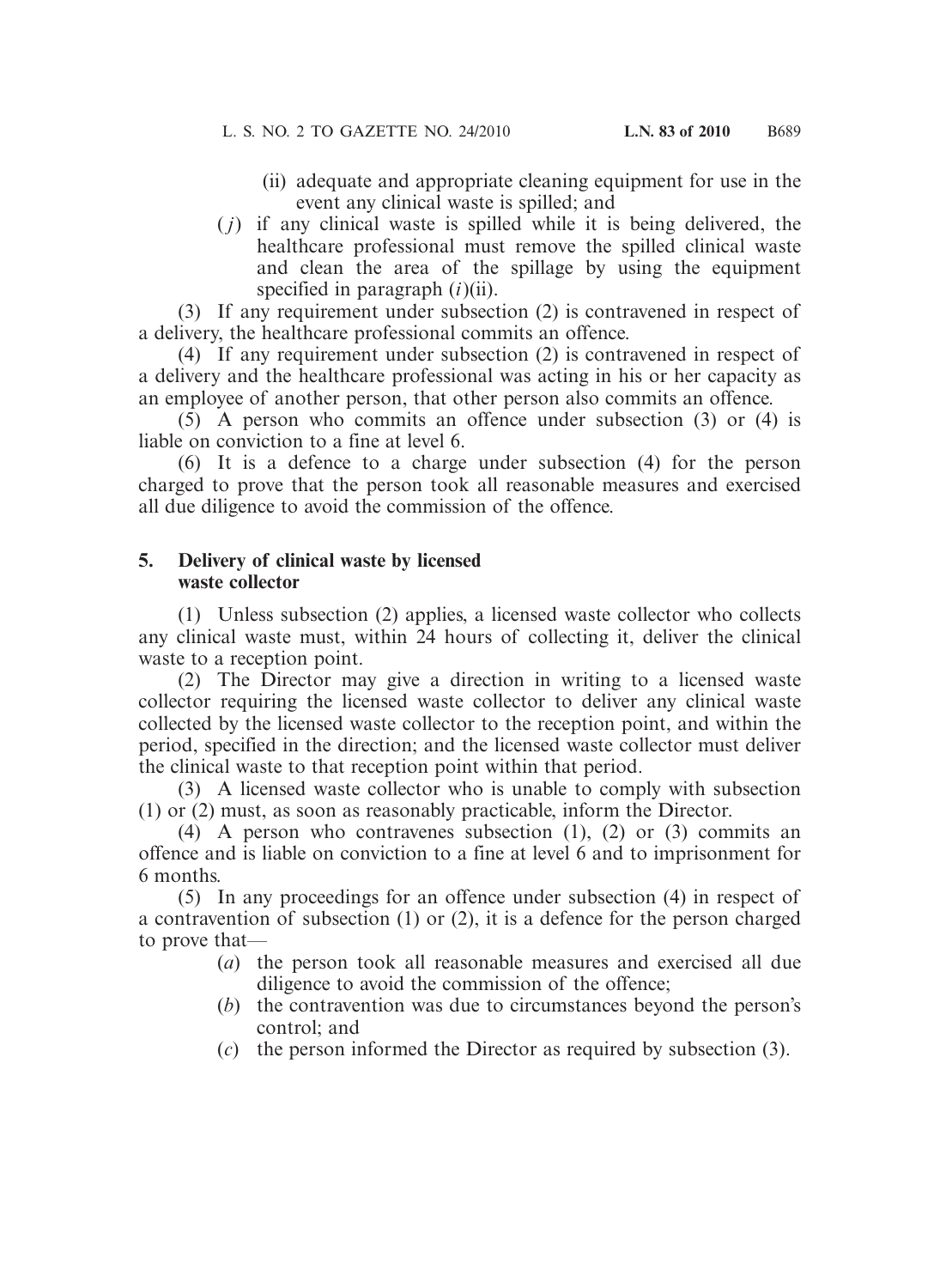#### **6. Director's power to require removal of clinical waste**

 (1) If the Director is of the opinion that any clinical waste located on or in any land or premises is, or is likely to be, a danger to public health or safety, a source of pollution to the environment or a source of nuisance to the neighbouring area, the Director may, by notice in writing served on an owner or occupier of the land or premises, require the owner or occupier—

- (*a*) to remove the clinical waste or cause or arrange for it to be removed, within the period specified in the notice, to a particular facility or a facility of a particular class or description specified in the notice; and
- (*b*) immediately after the removal, to establish to the satisfaction of the Director that the clinical waste has been removed in accordance with the notice.
- (2) The reference in subsection (1) to occupier includes—
	- (*a*) in relation to clinical waste found in the common parts of a building within the meaning of the Building Management Ordinance (Cap. 344), any corporation registered under section 8 of that Ordinance for that building; and
	- (*b*) in relation to clinical waste found in those parts of any land or premises used in common by, or for providing common services to or common facilities for the occupiers of the land or premises, a person responsible for the management of the land or premises.

 (3) A person who fails to comply with a requirement made under subsection (1) commits an offence and is liable on conviction to a fine of \$200,000 and to imprisonment for 6 months.

### **7. Precautions for public health or safety**

 (1) A person who stores, collects, removes, delivers, transports, receives, transfers, disposes of, imports, exports or otherwise handles clinical waste must take all such precautions as are necessary to prevent danger to public health or safety, pollution to the environment and nuisance to the neighbouring area.

 (2) The duty imposed on a person under subsection (1) is independent of any other duty imposed on that person under any other provision of this Regulation.

 (3) A person who contravenes subsection (1) commits an offence and is liable on conviction to a fine of \$200,000 and to imprisonment for 6 months.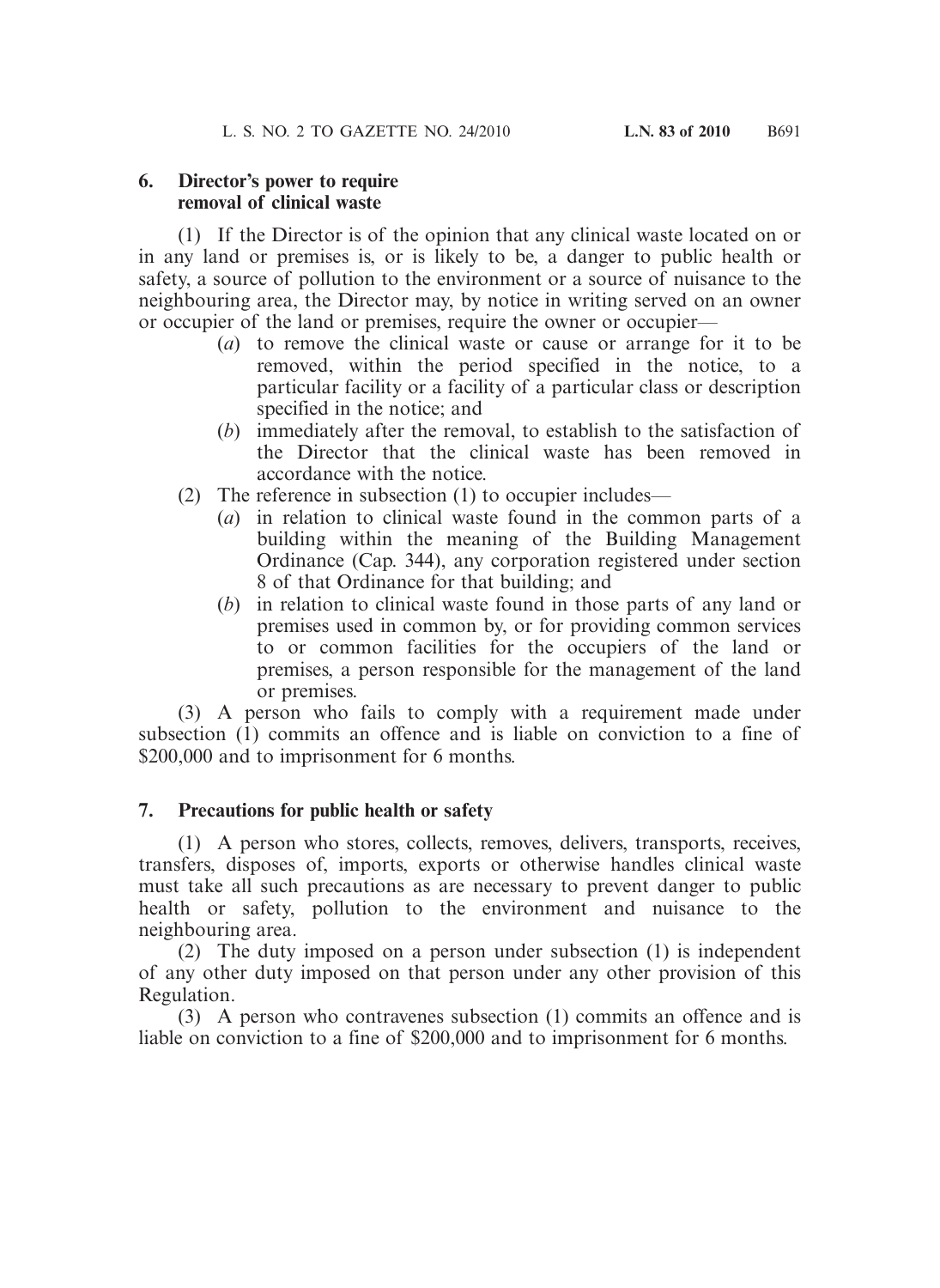### PART 3

#### Licences and Authorizations

#### **8. Circumstances under which waste disposal licence is to be granted**

 The Director must not grant a waste disposal licence under section 21(4) of the Ordinance in respect of the disposal of clinical waste unless the Director is satisfied that the land or premises in respect of which the licence is sought has a waste disposal facility that is capable of—

- (*a*) reducing the harmful effect of clinical waste on the environment by serving as a facility for the disposal of clinical waste at the land or premises where the clinical waste is produced and avoiding the movement of clinical waste; or
- (*b*) disposing of clinical waste in any other manner that is beneficial to the environment.

#### **9. Authorization for on-site collection point**

 (1) The Director may, on application by a person referred to in subsection (2), by notice in writing served on the person, authorize the person to use the land or premises specified in the notice as an on-site collection point for any period and subject to any terms and conditions the Director considers appropriate and specifies in the notice.

 (2) An application for the purposes of subsection (1) may only be made by a person who—

- (*a*) uses the land or premises for the purposes of any practice, establishment, research or laboratory practice referred to in the definition of "clinical waste" in section 2(1) of the Ordinance;
- (*b*) produces or causes to be produced clinical waste at the land or premises; and
- (*c*) is not a licensed waste collector.

 (3) An authorization granted to a person under subsection (1) is an authorization for the person to do the following, without a waste collection licence—

- (*a*) use the land or premises specified in the notice for the receipt of clinical waste (whether delivered by or on behalf of the person or by or on behalf of another person); and
- (*b*) cause or arrange for the disposal of any clinical waste so received.
- (4) Nothing in subsection (3)(*b*) affects the operation of section 3 or 4.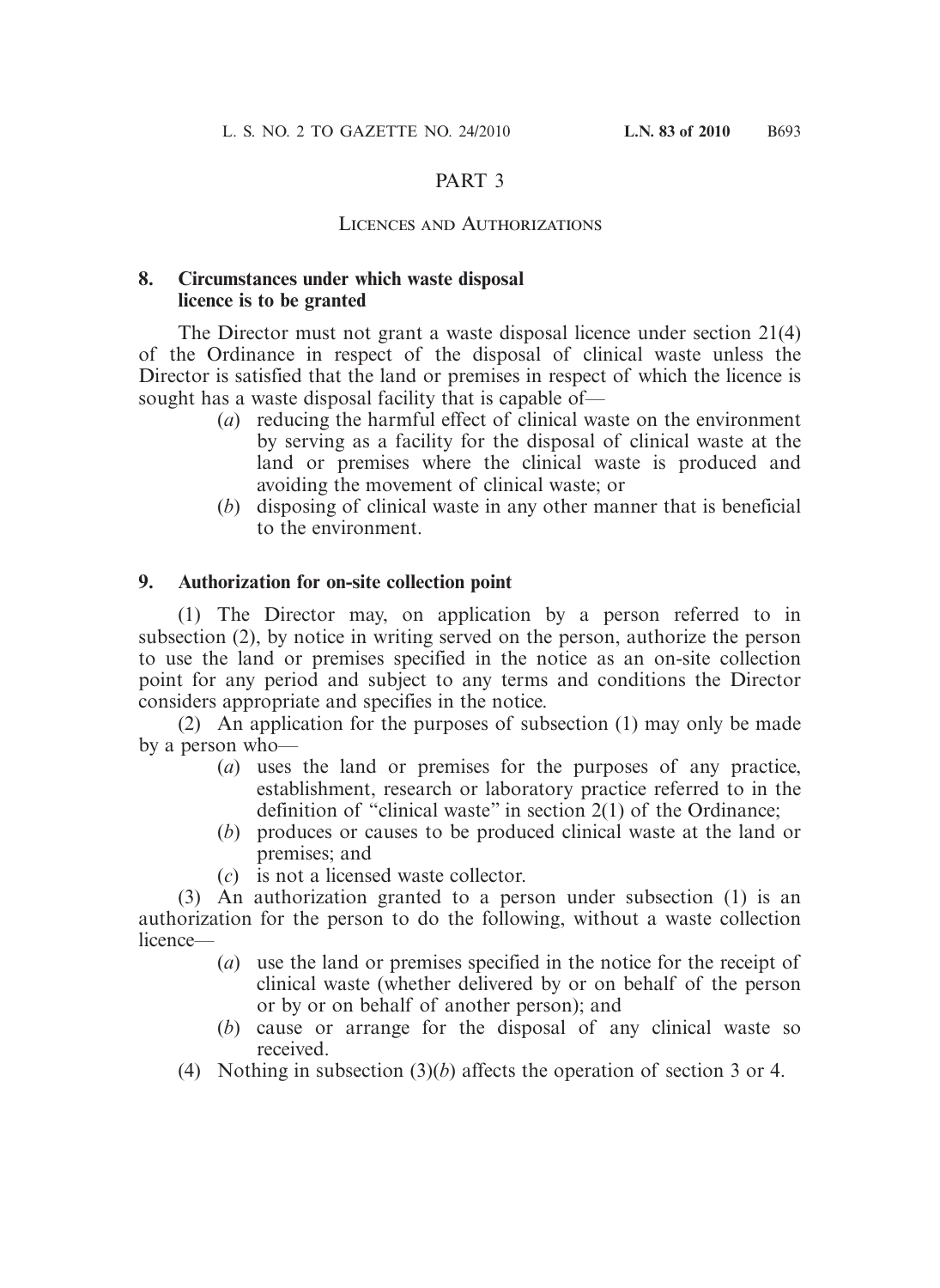(5) Without limiting subsection (1) or section 11(1), a notice served under subsection (1)—

- (*a*) may contain terms and conditions that require the person authorized under subsection (1) to do any or all of the following—
	- (i) ensure that clinical waste received at the land or premises specified in the notice—
		- (A) is limited to clinical waste of the nature specified in the notice; and
		- (B) does not exceed the quantity specified in the notice;
	- (ii) in respect of each consignment of clinical waste delivered to the land or premises specified in the notice, make a record containing—
		- (A) the names, addresses and telephone numbers of the person who produced or caused to be produced the clinical waste and the person by whom or on whose behalf the clinical waste is delivered to the land or premises;
		- (B) the date and time of the delivery of the clinical waste;
		- (C) the origin, nature and quantity of the clinical waste; and
		- (D) any other particulars relating to the clinical waste that are specified in the notice;
	- (iii) in respect of each consignment of clinical waste delivered by another person to the land or premises specified in the notice, provide that other person with a copy of the record made under subparagraph (ii);
	- (iv) keep the record made under subparagraph (ii) for a period specified in the notice, and produce it to the Director for inspection when so required; and
- (*b*) may contain other terms and conditions relating to the matters set out in Schedule 10 to the Ordinance.
- (6) The Director must not grant an authorization under subsection (1)
- if—
- (*a*) the Director considers that the use of the land or premises in respect of which the authorization is sought for the receipt of clinical waste would be, or would be likely to be, a danger to public health or safety, a source of pollution to the environment or a source of nuisance to the neighbouring area; or
- (*b*) the applicant is not the owner or lawful occupier of the land or premises.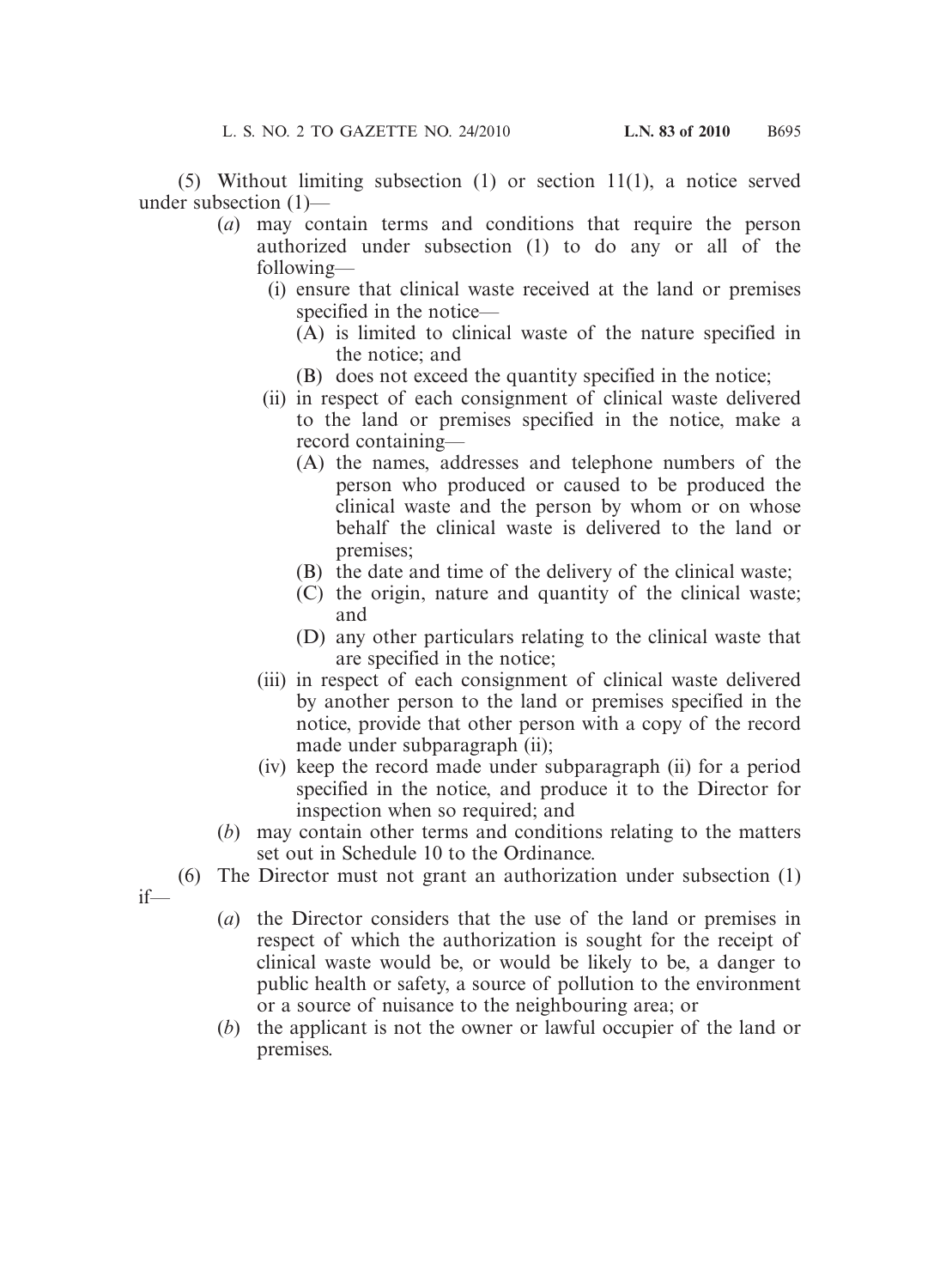(7) The Director may, by notice in writing served on a person to whom an authorization is granted under subsection  $(1)$ , withdraw the authorization if—

- (*a*) any of the terms or conditions to which the authorization is subject is not complied with; or
- (*b*) the Director considers that further use of the land or premises in respect of which the authorization has been granted for the receipt of clinical waste would be, or would be likely to be, a danger to public health or safety, a source of pollution to the environment or a source of nuisance to the neighbouring area.

 (8) A person to whom an authorization is granted under subsection (1) must comply with all the terms and conditions to which the authorization is subject.

 (9) A person who contravenes subsection (8) commits an offence and is liable on conviction to a fine at level 5.

### **10. Collection, removal or disposal of clinical waste without licence**

- (1) If the Director is of the opinion that—
	- (*a*) an emergency involving clinical waste has arisen; or
	- (*b*) the circumstances are such that it would not be reasonably practicable to arrange for any clinical waste to be collected or removed by a licensed waste collector,

the Director may, by notice in writing served on a person, authorize the person to collect or remove clinical waste without a waste collection licence for any period and subject to any terms and conditions the Director considers appropriate and specifies in the notice.

 (2) Without limiting subsection (1) or section 11(1), the Director may impose terms and conditions relating to the matters set out in Schedule 10 to the Ordinance.

(3) If the Director is of the opinion that—

- (*a*) an emergency involving clinical waste has arisen; or
- (*b*) the circumstances are such that it would not be reasonably practicable to use, for the disposal of any clinical waste, any land or premises in respect of which a waste disposal licence is in force,

the Director may, by notice in writing served on a person, authorize the person to use the land or premises specified in the notice for the disposal of clinical waste without a waste disposal licence for any period and subject to any terms and conditions the Director considers appropriate and specifies in the notice.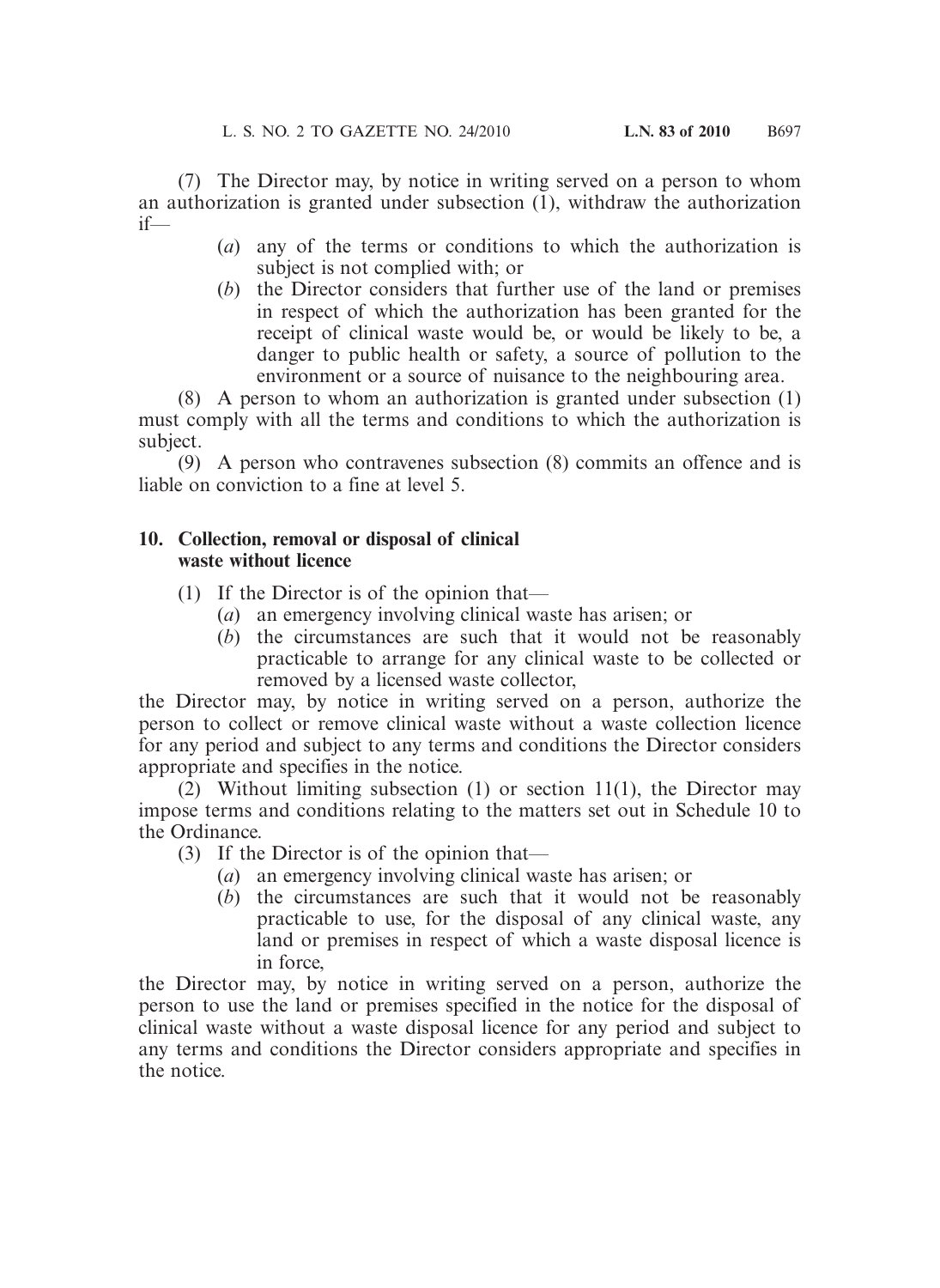(4) Without limiting subsection (3) or section 11(1), the Director may impose terms and conditions relating to the matters set out in Schedule 11 to the Ordinance.

 (5) A person to whom an authorization is granted under subsection (1) or (3) must comply with all the terms and conditions to which the authorization is subject.

 (6) A person who contravenes subsection (5) commits an offence and is liable on conviction to a fine at level 5.

#### **11. Amendment, revocation or imposition of terms or conditions**

 (1) The Director may amend or revoke any term or condition specified in an authorization granted under section 9 or  $10(1)$  or (3), or impose any new term or condition on the authorization, if the Director is satisfied that it is appropriate to do so for the purposes of preventing danger to public health or safety, pollution to the environment or nuisance to the neighbouring area.

 (2) In exercising the power under subsection (1), the Director must serve a notice in writing on the person to whom the authorization has been granted.

 (3) If the Director amends or revokes any term or condition or imposes any new term or condition under subsection (1), the amendment, revocation or imposition takes effect at the time specified in the notice.

### PART 4

#### **MISCELLANEOUS**

#### **12. Records of consignment, etc. to be kept**

 (1) A person must keep records in accordance with this section in respect of clinical waste produced or caused to be produced by the person, or in the person's possession or custody, and must produce the records to the Director for inspection when so required.

 (2) If the person consigns clinical waste to a licensed waste collector or authorized waste collector for delivery or removal, the person must, as soon as reasonably practicable, make a record of the consignment; and the record must include—

- (*a*) the date of consignment;
- (*b*) the name of the consignee;
- (*c*) the quantity of the clinical waste consigned; and
- $(d)$  the address of the land or premises from which the clinical waste is delivered or removed.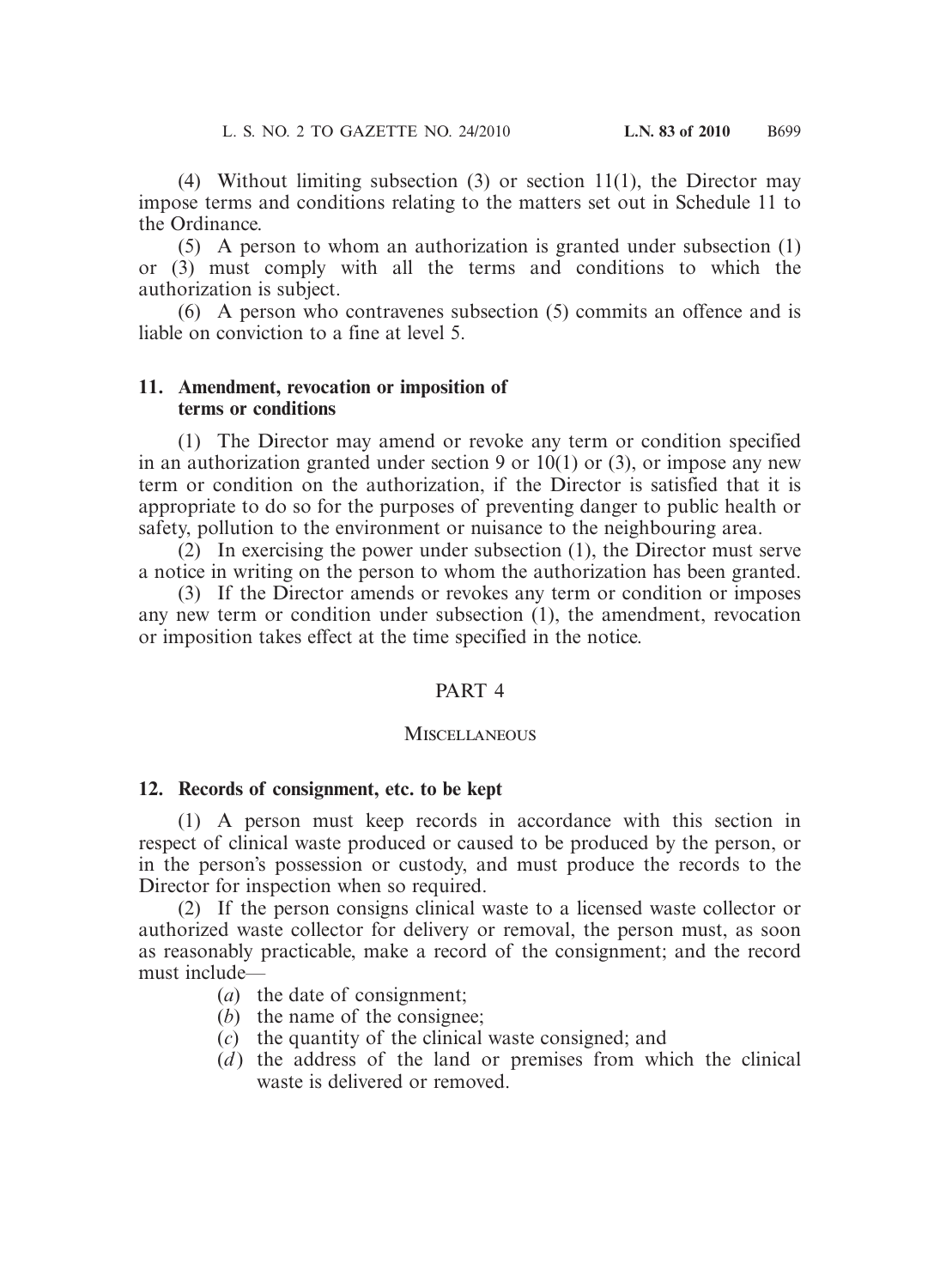- $(3)$  If—
	- (*a*) the person, being a healthcare professional, delivers clinical waste to a reception point or collection point; or
	- (*b*) a healthcare professional, acting in his or her capacity as an employee of the person, delivers clinical waste to a reception point or collection point,

the person must, as soon as reasonably practicable, make a record of the delivery.

- (4) A record made for the purposes of subsection (3) must include—
	- (*a*) the date of delivery;
	- (*b*) the name of the person delivering the clinical waste;
	- (*c*) the address of the land or premises from which the clinical waste is delivered;
	- (*d*) the name and address of the reception point or collection point to which the clinical waste is delivered; and
	- (*e*) the quantity of the clinical waste delivered.

 (5) The record of each consignment or delivery must be in the form determined by the Director.

 (6) The record of each consignment or delivery must be kept for a period of 12 months after the consignment or delivery.

 (7) To the extent that section 3(1) does not apply to a person or clinical waste by virtue of section 3(3), subsection (1) does not apply to that person or the clinical waste.

 (8) A person who contravenes any requirement under this section commits an offence and is liable on conviction to a fine at level 6.

### **13. Director's power to require information**

 (1) The Director may require a person to furnish to the Director, in the form and within the time determined by the Director, any information in respect of—

- (*a*) any clinical waste produced or caused to be produced by the person or in the person's possession or custody;
- (*b*) any clinical waste consigned by the person to a licensed waste collector or authorized waste collector;
- (*c*) any clinical waste delivered by the person, who is a healthcare professional, to a reception point or collection point; or
- (*d*) any clinical waste delivered by a healthcare professional, in his or her capacity as an employee of the person, to a reception point or collection point.

 (2) The Director may require a person to whom this subsection applies to furnish to the Director, in the form and within the time determined by the Director, any information in respect of any clinical waste collected, removed, delivered or transferred by the person.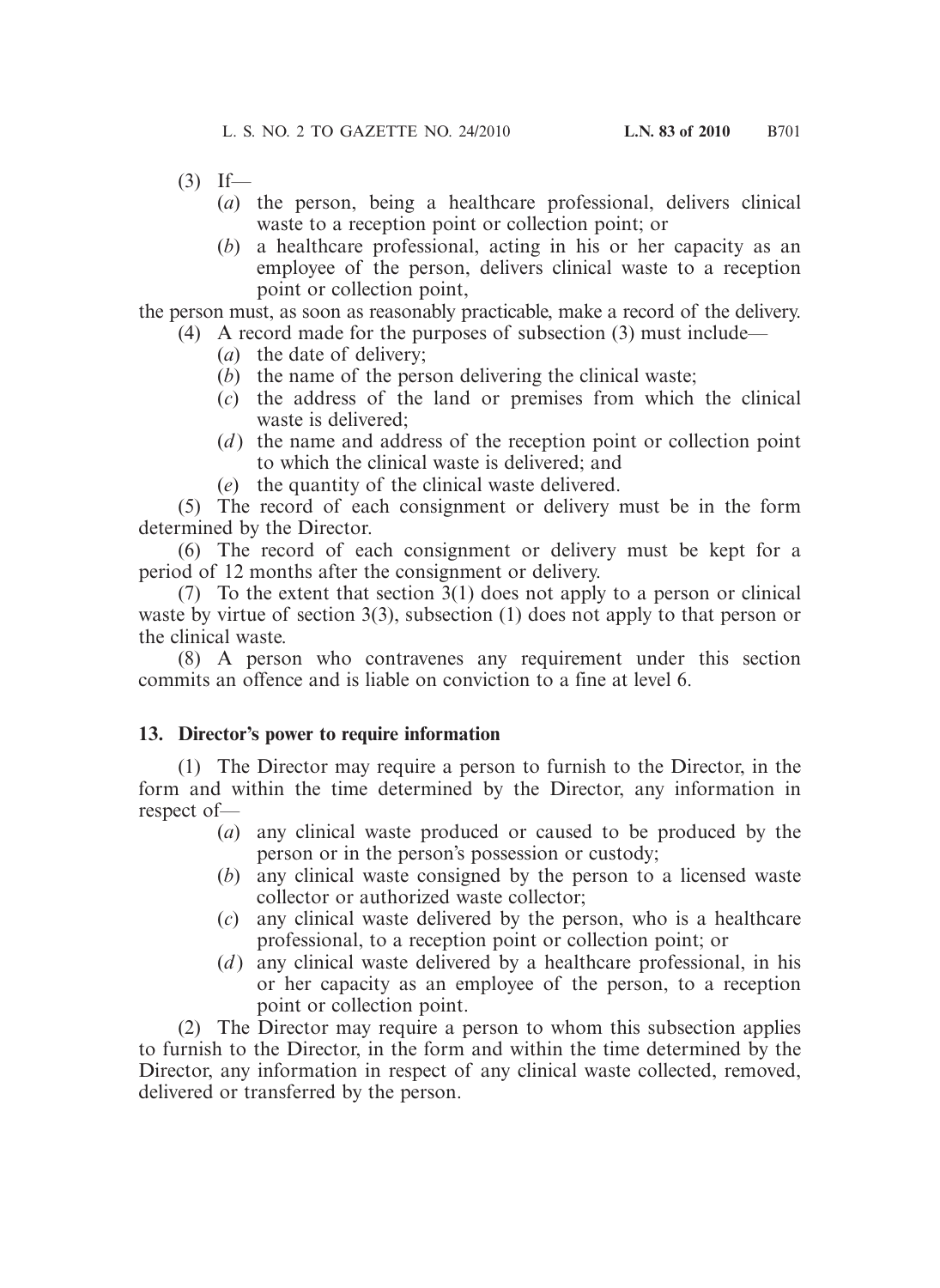- (3) Subsection (2) applies to a person who is or was—
	- (*a*) a licensed waste collector;
	- (*b*) a person authorized under section 9 to use any land or premises as an on-site collection point; or
	- (*c*) an authorized waste collector.

 (4) The Director may require a person to whom this subsection applies to furnish to the Director, in the form and within the time determined by the Director, any information in respect of any clinical waste delivered to a reception point.

- $(5)$  Subsection (4) applies to-
	- (*a*) in relation to a reception point in respect of which a waste disposal licence is or was in force, a person who is or was the holder of the licence;
	- (*b*) in relation to a reception point in respect of which an authorization under section  $10(3)$  is or was granted, the person to whom the authorization is or was granted; and
	- (*c*) in relation to any reception point, a person who is or was in charge of it.

 (6) A person who, without reasonable excuse, fails to comply with a requirement made under subsection (1), (2) or (4) commits an offence and is liable on conviction to a fine at level 6.

#### **14. Offences in relation to incorrect or misleading information**

 (1) A person who knowingly or recklessly provides incorrect or misleading information in any statement or record made or produced by the person in purported compliance with a requirement under this Regulation commits an offence and is liable on conviction to a fine at level 6.

 (2) A person who knowingly or recklessly omits material particulars or information from any statement or record made or produced by the person in purported compliance with a requirement under this Regulation commits an offence and is liable on conviction to a fine at level 6.

#### **15. Exemptions**

 (1) The Director may, if satisfied that it is reasonable to do so, grant exemptions from this Regulation or any requirement under this Regulation, either of the Director's own volition or on application.

 (2) The Director may impose any terms and conditions the Director considers reasonable on an exemption granted under subsection (1).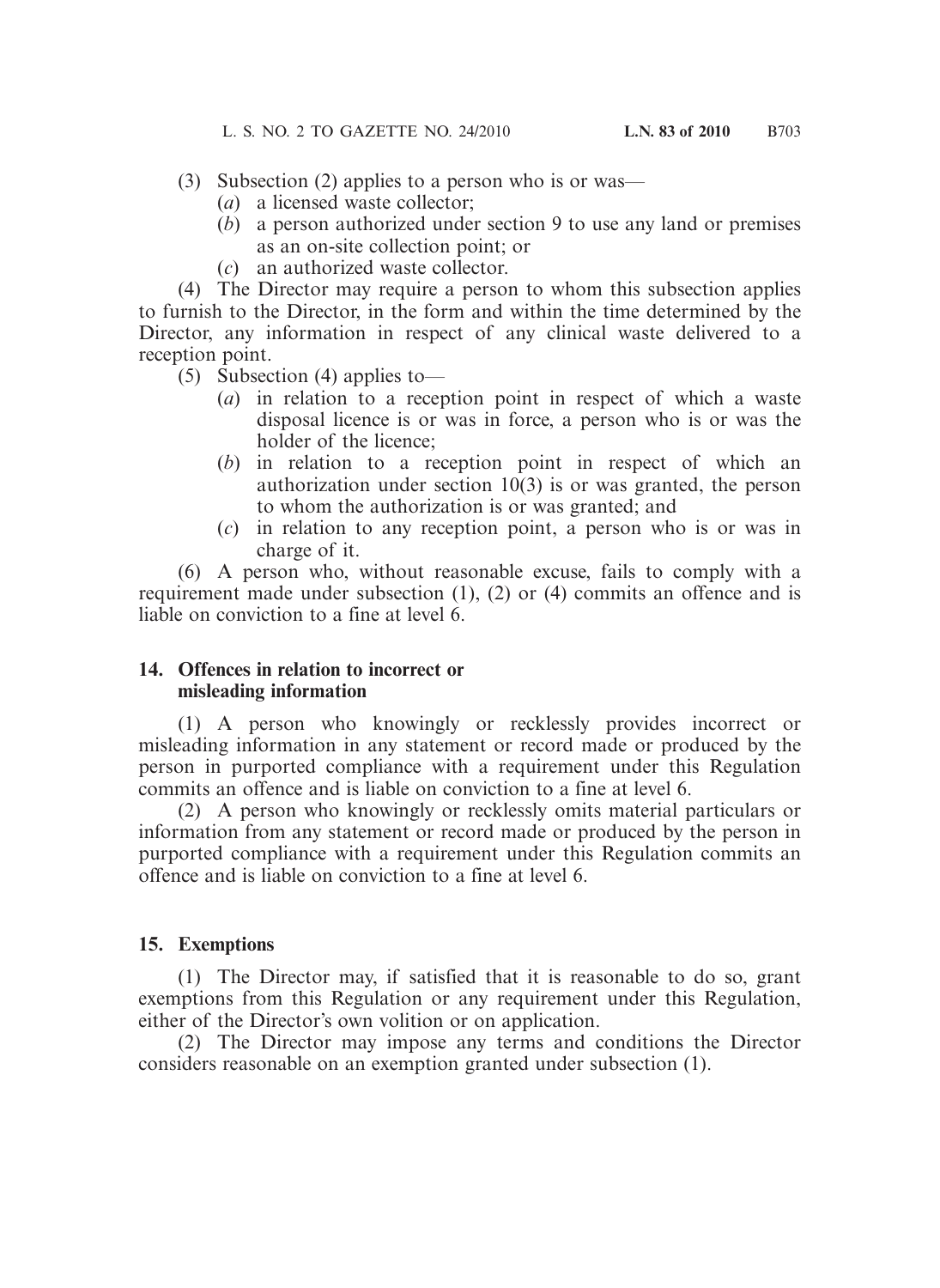#### **16. Terms and conditions of licences and authorization not affected**

 To avoid doubt, the requirements under this Regulation are in addition to, and do not affect, any term or condition of any waste collection licence or waste disposal licence or of any authorization granted under section 9 or  $10(1)$  or  $(3)$ .

#### SCHEDULE [s. 4]

Provisions Relating to Label on Clinical Waste Container

#### PART 1

#### Dimensions of Label

| Type of container                                       | Dimensions of label                  |
|---------------------------------------------------------|--------------------------------------|
| Sharps container of a capacity of<br>less than 2 litres | not less than 40 mm $\times$ 40 mm   |
| Sharps container of a capacity of<br>2 litres or more   | not less than 75 mm $\times$ 75 mm   |
| Container other than sharps<br>container                | not less than 150 mm $\times$ 150 mm |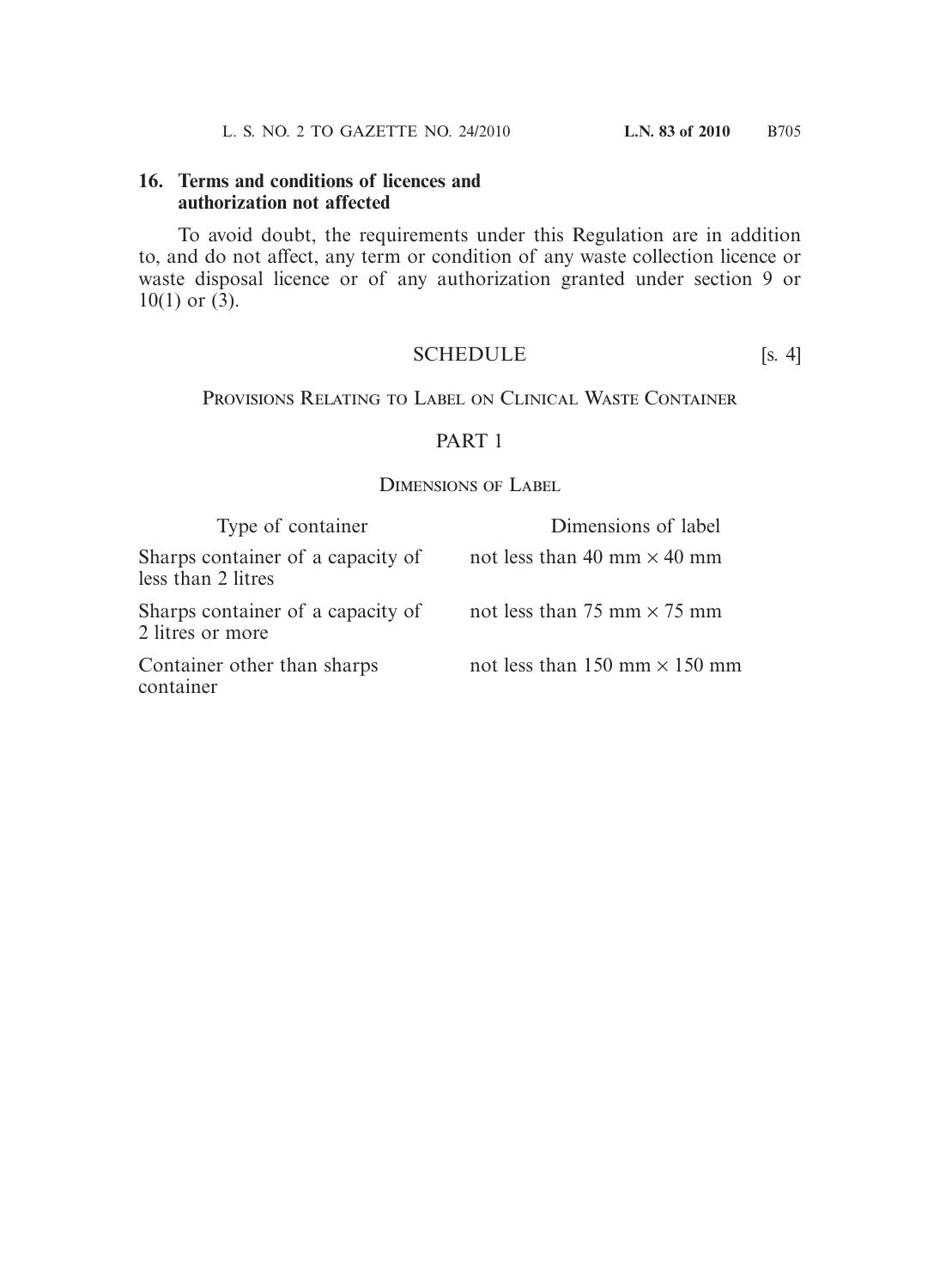### PART 2

Symbol in Label

### **Division 1**

**Symbol**



### **Division 2**

# **Specifications of the Symbol**

1. The colours of the symbol must be as follows: Border—black Background—white or primary colour of the container Words and characters—black International biohazard sign—black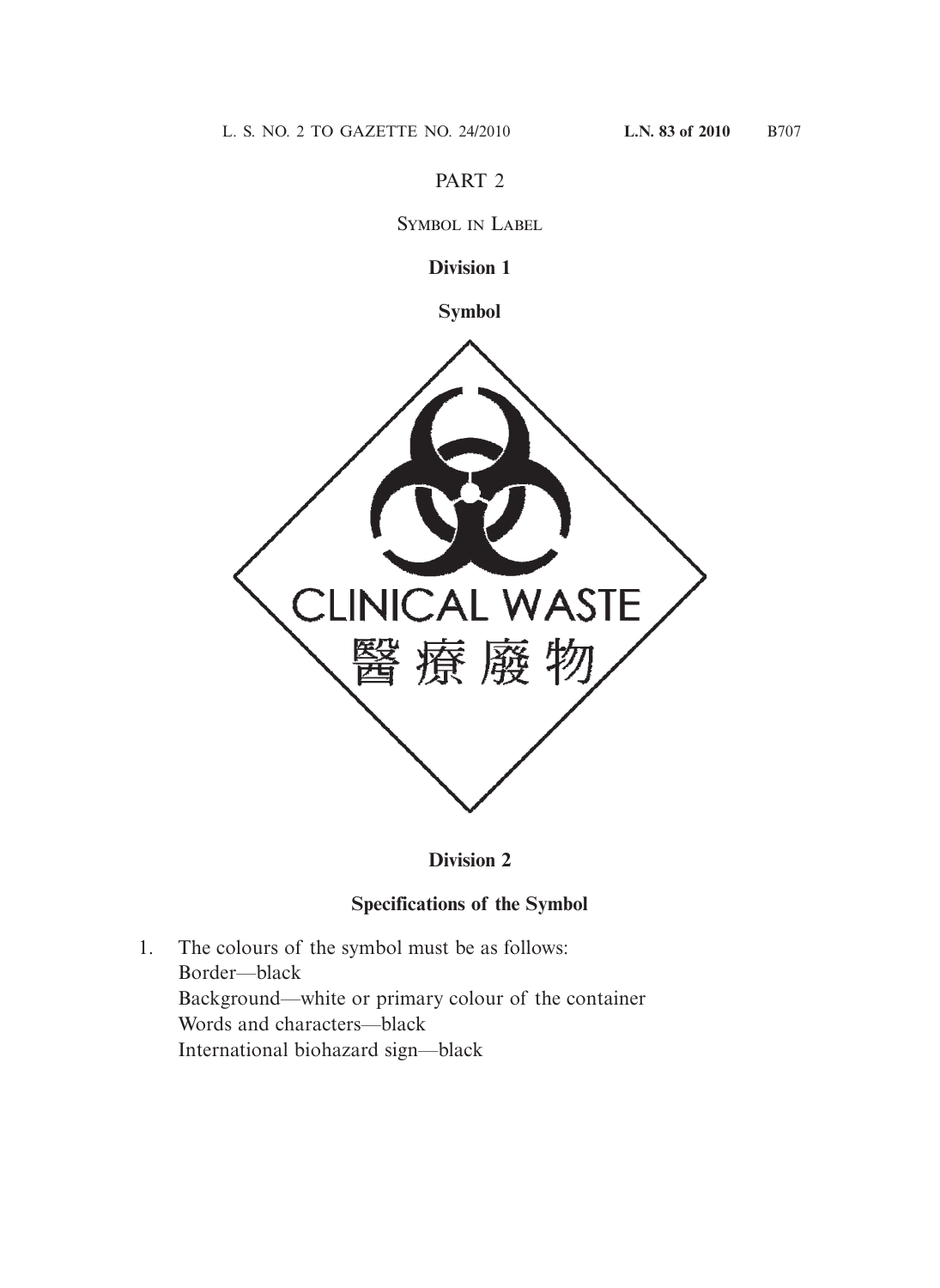2. The international biohazard sign appearing in the symbol must have a minimum height as follows:

| Type of container                                    | Minimum height  |
|------------------------------------------------------|-----------------|
| Sharps container of a capacity of less than 2 litres | $16 \text{ mm}$ |
| Sharps container of a capacity of 2 litres or more   | $30 \text{ mm}$ |
| Container other than sharps container                | $60 \text{ mm}$ |

3. Each of the English words appearing in the symbol must have a minimum height as follows:

| Type of container                                    | Minimum height  |
|------------------------------------------------------|-----------------|
| Sharps container of a capacity of less than 2 litres | $3 \text{ mm}$  |
| Sharps container of a capacity of 2 litres or more   | $5 \text{ mm}$  |
| Container other than sharps container                | $10 \text{ mm}$ |

4. Each of the Chinese characters appearing in the symbol must have a minimum height as follows:

| Type of container                                    | Minimum height  |
|------------------------------------------------------|-----------------|
| Sharps container of a capacity of less than 2 litres | $4 \text{ mm}$  |
| Sharps container of a capacity of 2 litres or more   | $7 \text{ mm}$  |
| Container other than sharps container                | $15 \text{ mm}$ |

### Manda CHAN Clerk to the Executive Council

COUNCIL CHAMBER 8 June 2010

### **Explanatory Note**

 This Regulation provides for the control and regulation of the disposal and delivery of clinical waste.

2. Section 1 provides for the commencement of the Regulation.

3. Section 2 sets out the definitions necessary for the interpretation of the Regulation.

4. Sections 3 and 4 impose a duty to dispose of clinical waste properly and provide for the means by which clinical waste may be properly disposed of.